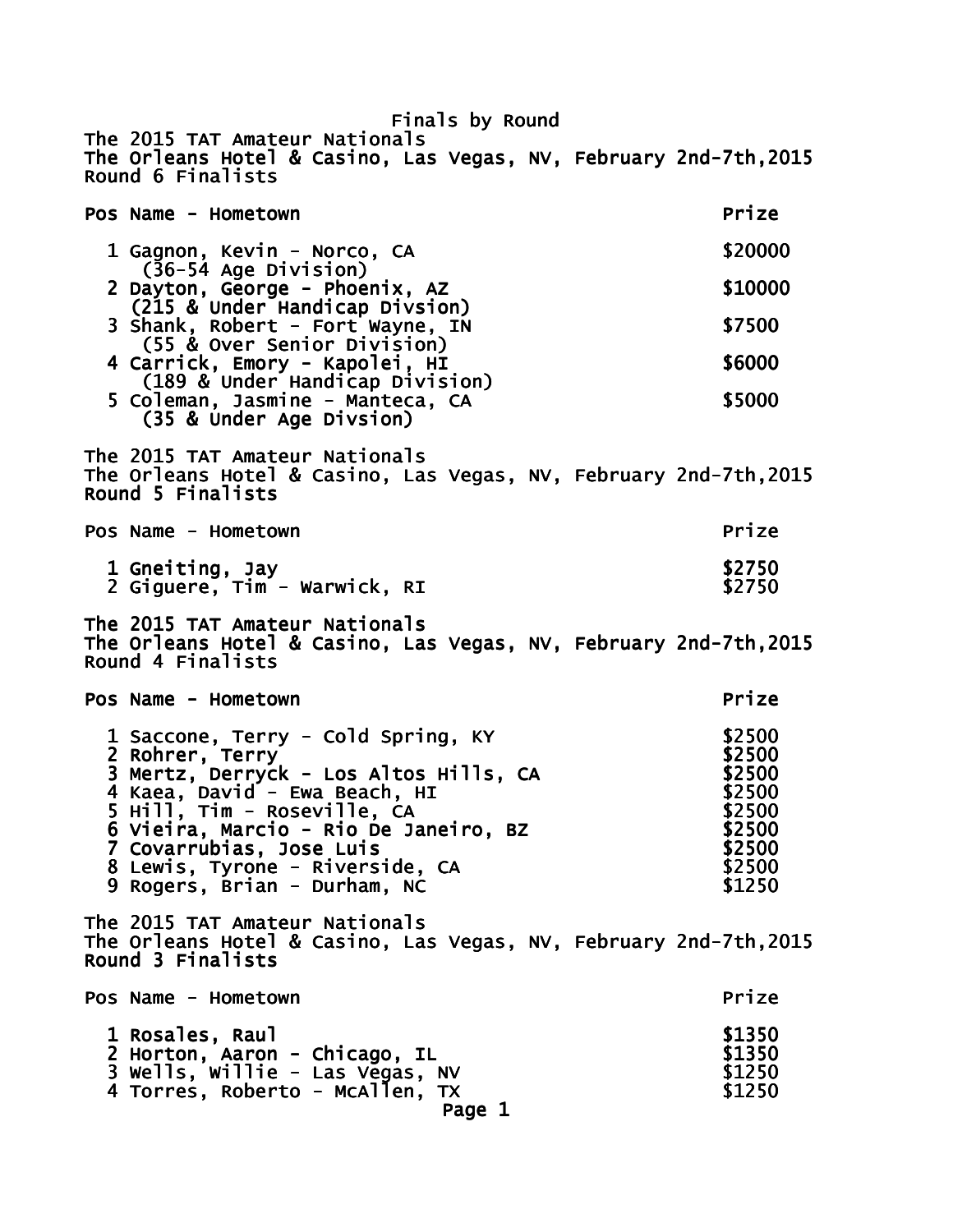| Finals by Round<br>5 Taylor, Dylan (U) - Scottsdale, AZ<br>6 Spencer, Ben - Mesa, Az<br>7 Mosness, Marcus - Helena, MT<br>8 Maiseroulle, Tim (M) - Buford, GA<br>9 Hara, Rick<br>10 Fujimoto, Kyle (M) - N. Las Vegas, NV<br>11 Dekker, Steve (S) - Tucson, AZ<br>12 Coleman, Trent - Laurel, MD<br>13 Burns, Dwight (M) - Tucson, AZ<br>14 Bravo, Fernando - San Ysidro, CA<br>15 Manzo, Ignacio - Monterrey, Mexico<br>16 Lopez, Gustavo - Escobedo, MX                                                                                                                                                                                                                                                                        | \$1250<br>\$1250<br>\$1250<br>\$1250<br>\$1250<br>\$1250<br>\$1250<br>\$1250<br>\$1250<br>\$1250<br>\$1250                                                                                                         |
|----------------------------------------------------------------------------------------------------------------------------------------------------------------------------------------------------------------------------------------------------------------------------------------------------------------------------------------------------------------------------------------------------------------------------------------------------------------------------------------------------------------------------------------------------------------------------------------------------------------------------------------------------------------------------------------------------------------------------------|--------------------------------------------------------------------------------------------------------------------------------------------------------------------------------------------------------------------|
| 17 Laguardia, Dominador<br>18 Gibbons, Alan - Dublin, IRE<br>19 Figueroa, Eduardo - Mexico City, MX<br>20 Boneta, Mario<br>21 Karch, Michael - Edgewood, WA<br>22 Dugan, Michael - Summit, IL                                                                                                                                                                                                                                                                                                                                                                                                                                                                                                                                    | \$1250<br>\$1250<br>\$1250<br>\$1250<br>\$1250<br>\$800<br>\$800                                                                                                                                                   |
| The 2015 TAT Amateur Nationals<br>The Orleans Hotel & Casino, Las Vegas, NV, February 2nd-7th, 2015<br>Round 2 Finalists                                                                                                                                                                                                                                                                                                                                                                                                                                                                                                                                                                                                         |                                                                                                                                                                                                                    |
| Pos Name - Hometown                                                                                                                                                                                                                                                                                                                                                                                                                                                                                                                                                                                                                                                                                                              | Prize                                                                                                                                                                                                              |
| 1 Amkie, Isaac - Mexico<br>2 Sagers, Michael (M) - West Bountiful, UT<br>3 Rogers, Bryson - Durham, NC<br>4 Krol, David - Nixa, MO<br>5 Hough, John - Naples, FL<br>6 Garčiá, Felix - parkér, CO<br>7 Domingo, Arnel - San Francisco, CA<br>8 Espiritu, Noel - Hercules, CA<br>9 Ziegler, Justin<br>10 Wilt, Jason - San Diego, CA<br>11 Spencer, Craig - Phoenix, AZ<br>12 Signaigo, Michael - Kapolei, HI<br>13 Sepulveda, Jaime<br>14 Sands, Kevin - Edinburg, UK<br>15 Russo, Mark - Waynesboro, PA<br>16 Russo, Frank - Guam<br>17 Rossel, Francisco - Monterrey, Mexico<br>18 Rodriguez, Alfonso<br>19 Rees, Clay - Riverton, UT<br>20 Ray, John - Las Vegas, Nv<br>21 Rakoski, Jon<br>22 Patterson, Robbie - Maricopa, AZ | \$1050<br>\$1050<br>\$1050<br>\$1050<br>\$1050<br>\$1050<br>\$1050<br>\$800<br>\$800<br>\$800<br>\$800<br>\$800<br>\$800<br>\$800<br>\$800<br>\$800<br>\$800<br>\$800<br>\$800<br>\$800<br>\$800<br>\$800<br>\$800 |
| 23 Pascua, Tony - Sacramento, CA<br>24 Parker, Johnny - Maywood, IL<br>25 Nietsch, Johann - Ostfildren<br>26 Naylor, Mitchell - Clinton, NC<br>27 Nakunz, Mike<br>Page 2                                                                                                                                                                                                                                                                                                                                                                                                                                                                                                                                                         | \$800<br>\$800<br>\$800<br>\$800                                                                                                                                                                                   |
|                                                                                                                                                                                                                                                                                                                                                                                                                                                                                                                                                                                                                                                                                                                                  |                                                                                                                                                                                                                    |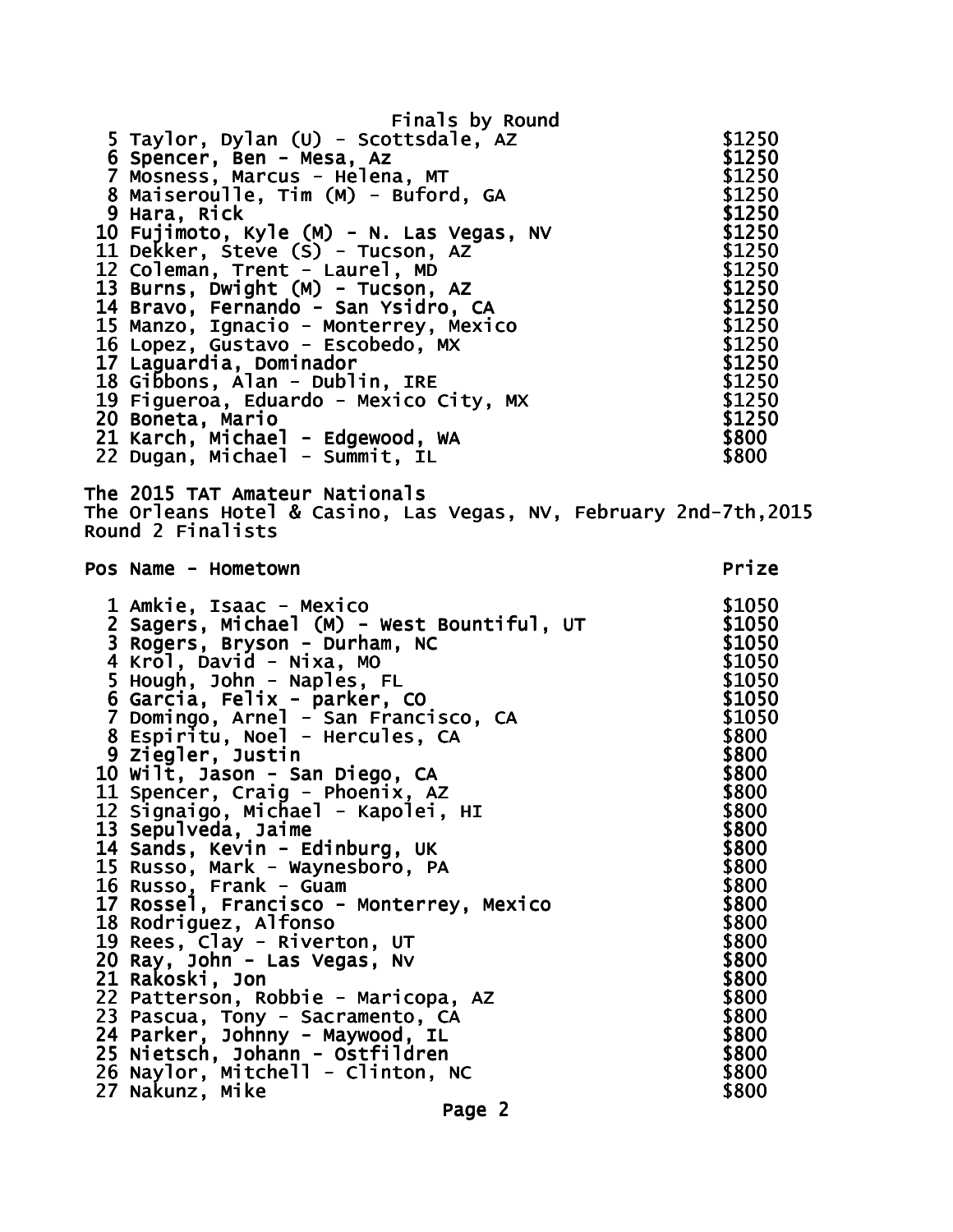Finals by Round 28 Nadeau, Chase Las Vegas, NV<br>29 Medlev. Robbie - Billings. MT \$800 29 Medley, Robbie - Billings, MT 30 McDonald, Ronald (S) - Newman Lake, WA  $\begin{array}{r} 30 & \text{McDona1d} \\ 31 & \text{Lopez, Eligio - Hermosillo, SON} \end{array}$ \$800 31 Lopez, Eligio - Hermosillo, SON \$800<br>32 Loosbrock, Howard (S) - Henderson, NV \$800  $32$  Loosbrock, Howard  $(S)$  - Henderson, NV 33 Laub, Sabrina - Munich, Germany **\$800** 34 Klein, Ross - Glen Cove, NY 19800 5800 35 Keough, Mike - Stockton, CA  $\frac{1}{35}$  Keough, Mike - Stockton, CA 36 Kahalekai, Kanale - Wailuku, HI \$800 37 Jensen, Jerry  $$800$  38 Jellsey, Zack - Redlands, CA \$800 39 Huglin, Zachary - Gilbert, AZ  $\frac{1}{8800}$  40 Grogan, Pat \$800 41 Gregory, Randall - Lakeland, Fl \$800 42 Gneiting, Josh - Aberdeen, ID \$800 43 Gneiting, Jacob \$800 44 Freeman, Steve - Hermantown, MN \$800 45 Dixson, Jeremy - Detroit, MI \$800 46 Day, Kevin - Lehigh Acres, FL \$800 47 Corrigan, Larry (S) - Las Vegas, NV \$800 48 Conn, Tim - Sunnyvale, CA  $\sim$  \$800 49 Chadwick III, Harold - Columbus, OH \$800 50 Cannady, Kwane (M) \$800 51 Carter, Sam - Ben Lommad, CA  $$800$ 52 Calyore, Steve \$800 53 Archundia, Alex \$800 54 Adkins, Daniel - Austin, TX  $$800$ The 2015 TAT Amateur Nationals The Orleans Hotel & Casino, Las Vegas, NV, February 2nd-7th,2015 Round 1 Finalists Pos Name - Hometown Name Hometown Prize 1 Bester, Tyrus - Chicago, IL \$750 2 Jiminez, Rosalio  $$750$ 3 Duran, Michael - Banning, CA  $$750$  4 Bartoszek, Thomas - Lenox, MI \$750 5 Mundy, Josh - Aptos, CA \$750 6 Caminsky, Guy - South Africa, KZW \$750 7 Climer, Matt - Columbus, OH \$750 8 Eales, Warren - Las Vegas, NV \$750 9 Leong, Terry - Henderson, NV \$750 10 Eskenazi, David<br>11 Doody. Vaughn - Las Vegas. NV \$750 11 Doody, Vaughn - Las Vegas, NV 12 Albert, Mike - LITTLE RIVER, SC \$750 13 De La Garza, Victor - Monterrey, Mexico \$500 14 Sheehan, Bob - Cincinnati, OH \$500<br>15 Wilson, Dan - Santa Cruz, CA \$500 15 Wilson, Dan - Santa Cruz, CA<br>16 Ball. Tracie - Tucson. AZ<br>16 Ball. Tracie - Tucson. AZ 16 Ball, Tracie - Tucson, AZ 17 Parris, Jason<br>18 Pretlove. Billy - Phoenix, AZ \$500 18 Pretlove, Billy - Phoenix,  $AZ$ Page 3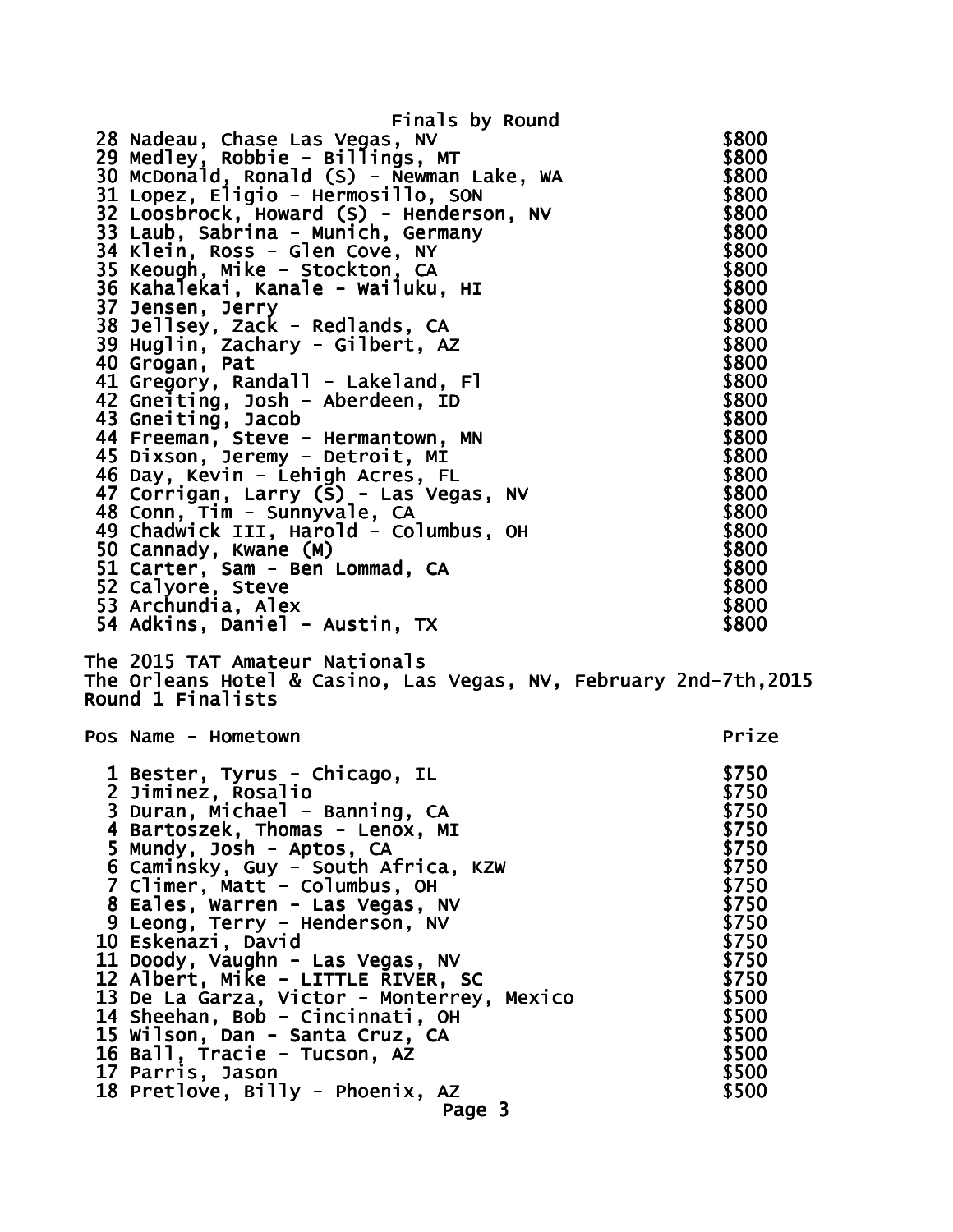Finals by Round 19 Charlebois, Pat - Ajax, Canada **19 Sharlebois**, Pat - Ajax, Canada 20 Roethle, James E - Casa Grande, AZ \$500 21 Robinson, Jason - Country Club Hills, IL \$500 22 Knowland, Sarah - Las Vegas, NV \$500 23 Godden, Bob - Las Vegas, NV<br>23 Godden, Bob - Las Vegas, NV<br>24 Wright. Paul - Jersey. UK 24 Wright, Paul - Jersey, UK 25 France, Michael - Reno, NV<br>26 Pereda, Luis - Monterrey, Mexico \$500 26 Pereda, Luis - Monterrey, Mexico 27 Castro, Jerry - South San Fransisco, CA \$500 28 Ramirez, Andres \$500 29 Hobbs, Jerry Jr.<br>30 Harrington. Jordan - Eagle Mt. UT \$500 30 Harrington, Jordan - Eagle Mt, UT \$500 31 Dumas, Jeffrey - Chicago, IL \$500 32 Matuszewski, Frank - Lecanto, FL \$500 33 Medrano, Ambrosio - Chicago, IL \$500  $34$  Wiberg, Chad - Shephard,  $MT$ 35 Kochis, Brian - Highlands Ranch, CO \$500 36 Weston, Tim - Corning, CA \$500 37 Snead, Jamie - Roseburg, OR \$500 38 Cruz, Miguel Angel \$500 39 Taino, Jeffrey 40 Cottom, Brad - Dillon, MT \$500 41 Davis, Jared - Wailuku, HI 42 Felix-Rowbottom, Shawn - Lake Havasu, AZ \$500 43 Sanicolas, Sam \$500 44 Fournier, David - Oakley, CA \$500 45 Strause, Shawna - Tucson, AZ \$500 46 Weston, Clay - Corning, CA \$500 47 Thompson, Tona - Redding, CA \$500 48 Davis, Robert - Wailuku, HI **1988** March 19800 49 Salazar, Luis Mario **\$500** \$500 50 Carvalho Junior, Jose - Bresivia \$500 51 Whitfield, General - Fort Worth, TX \$500 52 Rubio, Emilio \$500 53 Ilosvay, Robert - Phoenix, AZ \$500 54 Adler, Bud - Gold Canyon, AZ \$500 55 Winther, Rick - Fairbanks, AK \$500 56 Shwartz, Rafi 57 Murphy, Henry - Henderson, NY \$500 58 Lewis, Bryant - Garland, TX  $$500$ 59 Reeder, Renard - Baltimore, MD \$500 60 Casasola, Benjamin \$500  $$500$ 61 Warner, Matthew - Upper Malboro, MD  $$500$ 62 Gay, Paul - Jersey, UK \$500 63 Lofthouse, Ray - Bradenton, FL \$500 64 Trevino, Cesar \$500 65 Quitangon, Donato \$500 66 Martinez, Michael - Chandler, AZ \$500 67 Karch, TJ - Edgewood, WA \$500 68 Cathcart, Kristin - Mooresville, NC \$500 69 Hop, Moises \$500 70 Schlink, Susan - Chicago, IL \$500 Page 4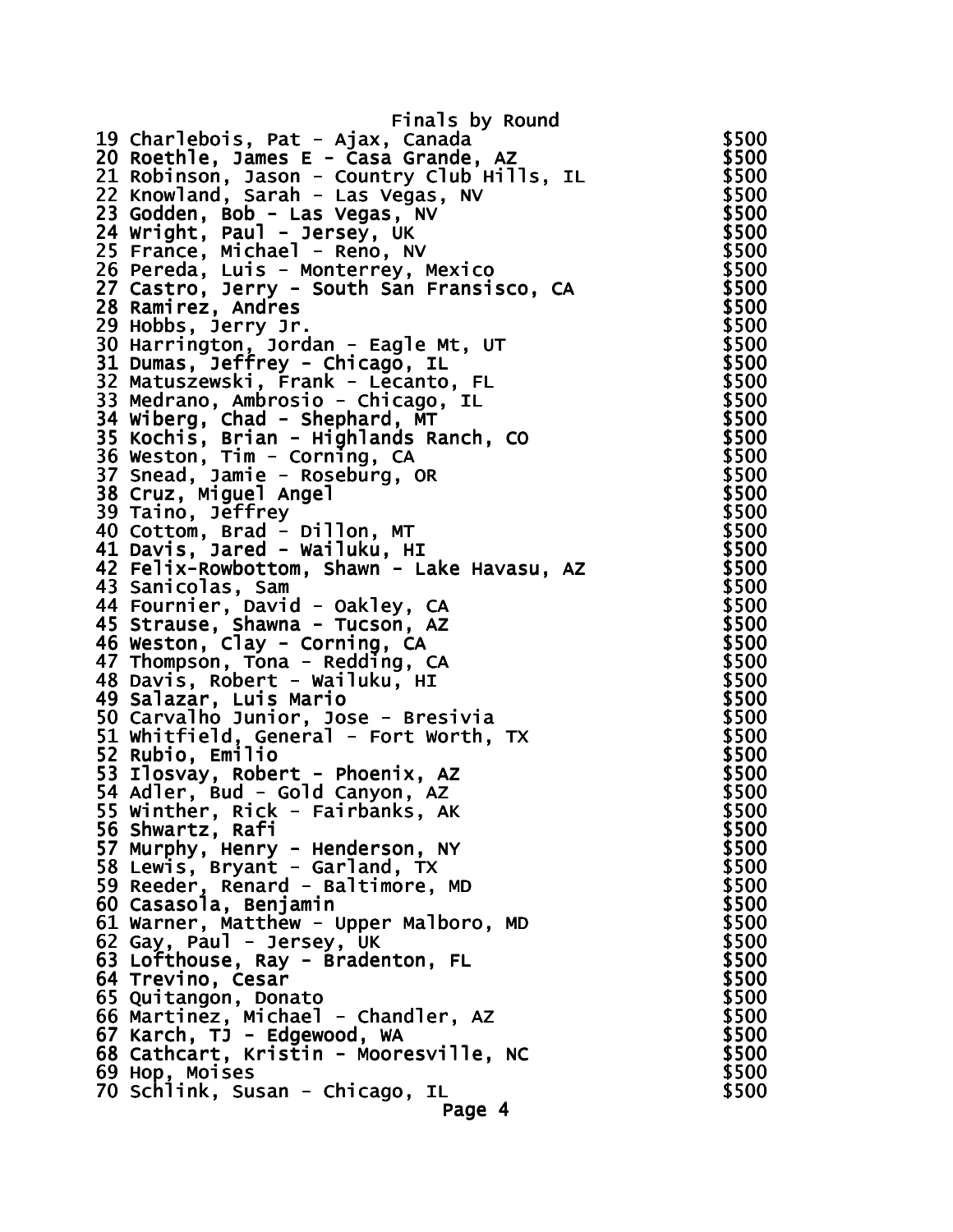Finals by Round 71 Salmon, Randolph - McLeansville, NC \$500 72 Ford-Atkinson, Yvette - Upper Malboro, MD \$500 73 Gneiting, Daniel **\$500** 74 Vega, Guadalupe \$500 \$500 \$500 \$500 \$ 75 Aguilar, Jose - Mexico City **\$500** 76 Hewitt, David - Fremont, CA  $$500$ 77 Moretti, Lou - Las Vegas, NV  $$500$ 78 Woodward, Tony (M) - helena, MT  $$500$ 79 Shaffer, Harry - Butte, MT \$500 80 Henderson, Ricky - Baltimore, MD \$500<br>81 Krafft, James - Anchorage, AK 81 Krafft, James - Anchorage, AK \$500 82 Mazulla, Mark (M) - Brentwood, CA 83 Satterlee, Jason - Maricopa, AZ \$500 84 Himes, Jeff (M) - Concord, NC \$500  $85$  Kurlan, David - Irving, TX  $$500$ 86 DeMatte, Brian - Tucson, AZ \$500 87 Case, Ron - Oakley, CA \$500 88 Killough, Dennis (M) - Indian Trail, NC \$500 89 Wallace, Brian 90 Espriu, Felipe - Marana, AZ \$500 91 Dennis, Brian - Creedmoor, NC  $$500$ 92 Nedry, William - Chandler, AZ<br>93 Guinn. Curt - Hodges. SC 93 Guinn, Curt - Hodges, SC 94 Marner, Trent - Kōkomo, IN \$500 95 Manzella, Johnny (M) - McCalla, AL \$500 96 Piroozshad, Dave (M) - Plantation, FL \$500 97 McCleary, Jason - Central Point, OR \$500<br>98 Rubeo. John - Henderson. NV \$500 98 Rubeo, John - Henderson, NV 99 Loredo, Gerardo \$500 100 Sellers, Ricky - Bunnell, FL \$500 101 Traylor, Eric \$500 102 Khuu, Danny - Brockton, MA \$500 103 Poulter, Michael - Springboro, OH \$500 104 Hewitt, Travis - Fremont, CA  $105$  Reid, Shane (U) - Enfield,  $CT$  \$500 106 Martinez, Gabriel \$500 107 Jordan, James - Lowell, MA \$500 108 West, Brian - Palm Coast, FL \$500 109 Arena, Ronnie - E. Meadow, NY \$500 110 Moran, Matthew (U) - Union City, CA \$500 111 Ruiz, Jezreel - Monterrey, Mexico 112 Kreins, Ben - Statesville, NC \$500 113 Patnode, Lane (U) - Santa Fe, NM  $$500$ 114 Trzcinski, Jon - Lake Wales, FL \$500 115 Snead, Rick - Roseburg, OR \$500 116 Ratliff, Darrel - Monroe, NC \$500 117 Crenshaw, Joey - Millersville, MD \$500 118 Castro, JD (U) - Hagatna \$500 119 Pollard, Dale - Tucson, AZ \$500 120 Serwetnyk, Russel - Mississauga, Ont \$500 121 Bertolina, John (S) - Henderson, NV  $$500$ 122 Davies, Russ \$500

Page 5